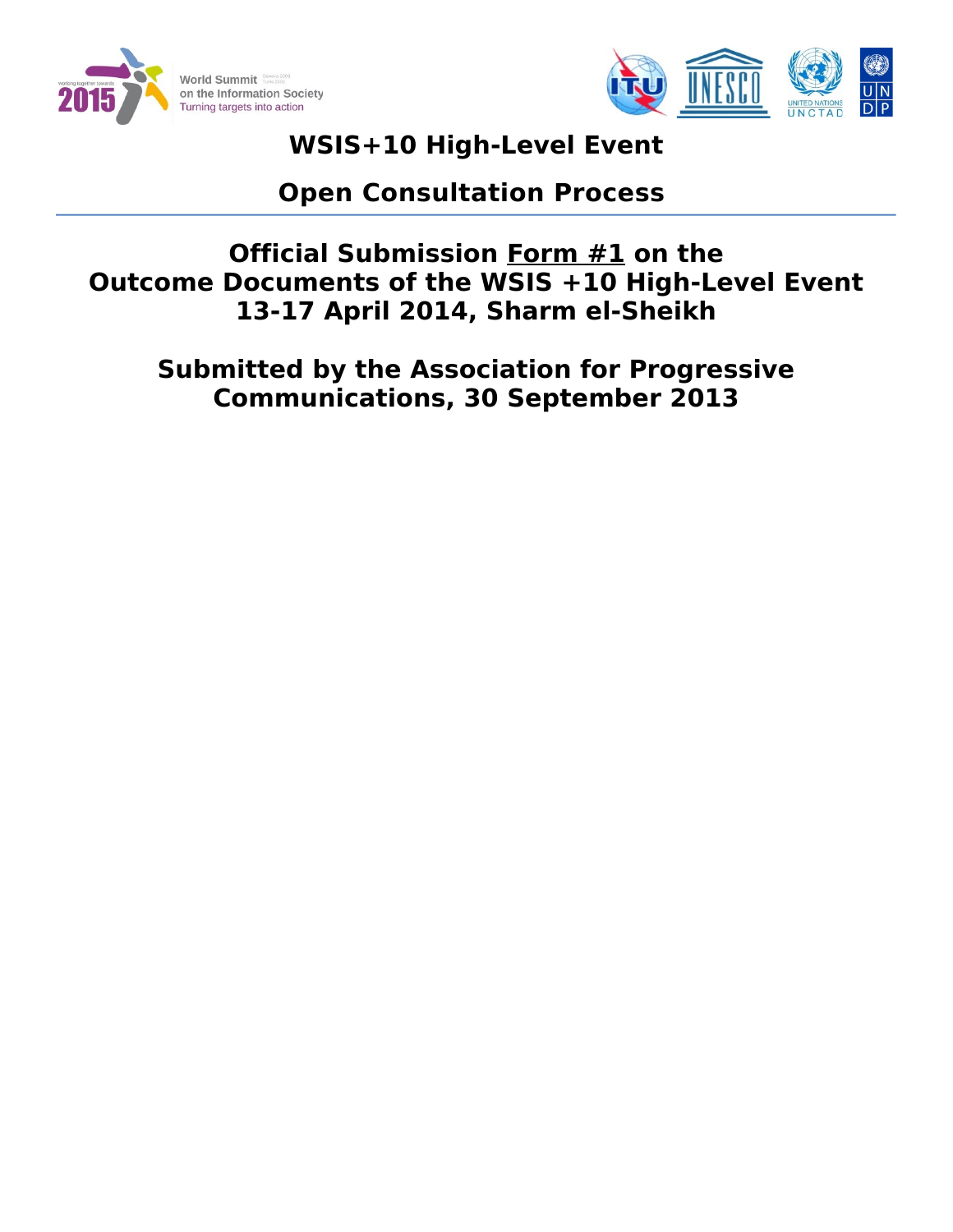# **A. Your Information**

| Title:                       | Ms                                                      |                   |                                                                      |
|------------------------------|---------------------------------------------------------|-------------------|----------------------------------------------------------------------|
| <b>First name:</b>           | Anriette                                                | Last name:        | Esterhuysen                                                          |
| Organization:                | Association for Progressive Communications              |                   |                                                                      |
| <b>Organization</b><br>type: | <b>NGO</b>                                              | Country:          | International - Chief<br>Operating Office located in<br>South Africa |
| Email:                       | anriette@apc.org<br>valeriab@apc.org                    | <b>Telephone:</b> | +27117261692                                                         |
| <b>Address:</b>              | PO Box 29755, Melville, Johannesburg, South Africa 2109 |                   |                                                                      |

## **B. Formal Input on the WSIS+10 High-Level Event Outcome Documents**

Referring to the background documents i.e. the WSIS +10 Visioning Challenge, the Final Statement and Final Recommendations from the WSIS+10 Review Event Towards Knowledge Societies for Peace and Sustainable Development, the Booklet WSIS Forum 2012 & 2013: Identifying Emerging Trends and a Vision Beyond 2015 and the WSIS Forum 2013 Outcome Document, all WSIS Stakeholders are kindly invited to provide formal submissions and inputs towards the Outcome Documents of the WSIS+10 High-Level Event.

## **1. Draft WSIS+10 Statement on Implementation of WSIS Outcomes**

(Please note that the anticipated length of this Statement is two pages)

Since the two Summits, in 2003 and 2005, WSIS Stakeholders have made every effort in implementing a common vision of the Information Society.

Overall;

**a)** What are the main achievements in the area of the information society, in particular, in the implementation of the WSIS Action Lines, in the past ten years?

## **Access**

There have been extensive improvements in basic access to ICTs in the past ten years, particularly through:

- reduced cost of the hardware devices needed to use the internet and to set up networking, including lower cost computers, mobile phones, routers, wifi devices and wifi enabled computers and phones
- propagation of network access in top-down (e.g. through efforts of government or institutions, operators and other businesses) and bottom-up ways (e.g. locally run wifi networks and hotspots, V-Sat installations, mesh networks and more)
- reduction in cost of internet access (but not equally in all part of the world. Costs in most of Africa are still high)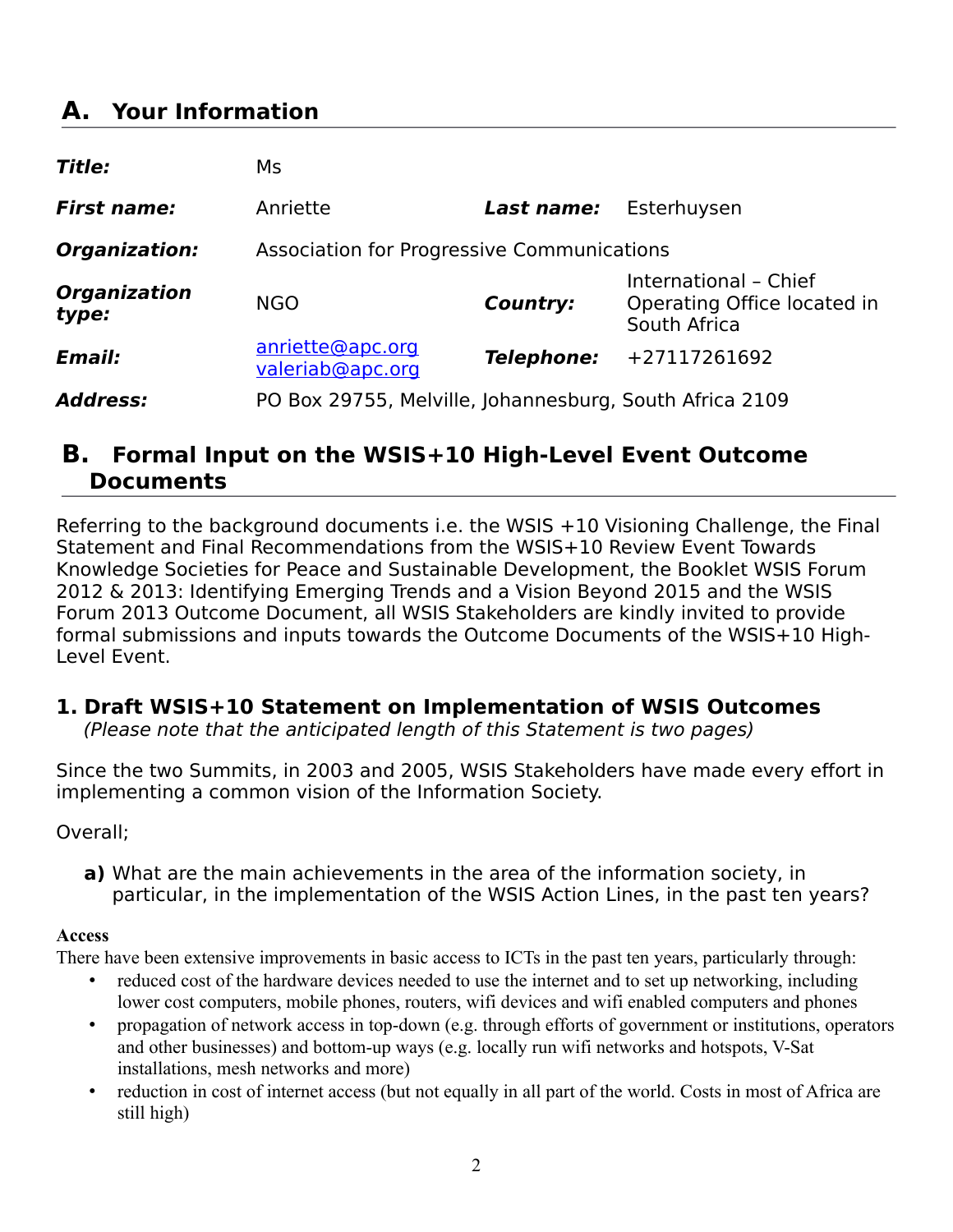- a recent increase in fibreoptic cable connectivity including undersea cables, and,
- in mobile telephony, though this achievement must be weighed against the growing digital divide in access to broadband services (see response b)).

#### **Adoption**

ICTs have been increasingly adopted by citizens in achieving their personal goals, and by governments, development actors and civil society organisations in delivering improvements in social and economic outcomes - but, again, with limitations referred to in response b). As a result of these, there has been substantial progress towards the development of a more connected society. The use of social media has increased dramatically, particularly among young people from both rich and poor backgrounds. However, this 'connected society' cannot be called inclusive, and many people are doubly excluded, firstly because they are already marginalised based on factors such as geographic location, poverty, or gender, and secondly because of being excluded from ICT tools and platforms which have been the primary means for accessing and sharing information.

While WSIS was an important milestone in the development of international action to support the information society, it must be recognised that many major developments concerning ICTs that have taken place since WSIS were not necessary anticipated or covered in the WSIS Action Lines. For example the development of mass market mobile telephony and internet and the development of cloud computing. We also think it should be acknowledge that the Action Line implementation processes have also had a limited role in the follow-up process for WSIS because of lack of participation and lack of resources, but at the same time we do not think that this is cause for dismissing the value of the WSIS as it did serve to create awareness of, and demand for inclusion, from a wide range of stakeholders in the developing world.

## **b)** What key identified challenges would need to be addressed in the next 10 years?

As the last ten years have shown, it is difficult to predict developments in the information society over a tenyear period.

The following six key information society-related challenges can be identified.

- 1. **Ensuring continued extension of access for all to ICTs,** particularly access to broadband, particularly in developing countries and among marginalised communities in all countries. This is essential to enable equitable outcomes from the information society and to address the growing digital divide in broadband access. Millions of people still lack affordable and reliable access to the necessary tools (e.g. smart phones or computers) and connectivity (internet infrastructure with sufficient bandwidth to enable them to make full use of the power of networks). In many countries internet users are faced with slow broadband speeds, especially in areas outside major cities, traffic caps may limit the amount of data that can be exchanged, and complex tariff packages limit competition or the user's ability to manage costs. For those that cannot afford their own equipment and connectivity, public access facilities (e.g. in in public libraries) offer the only alternative, however, public investment in libraries, telecentres, and multi-purpose community centres is often very limited. At the industry level – internet providers often lack access to sufficient spectrum or competitively priced telecom infrastructure, ISP licensing and content control may be too onerous for small or new market entrants, and interconnection regulations usually favour the dominant providers. A variety of indirect factors may also serve to limit internet accessibility; grid power may be unavailable, and high import duties may be levied on ICT equipment, which, along with luxury taxes on internet and voice services, further reduce their affordability.
- 2. **Recognising that the information society is primarily a matter of human development** rather than technological development and broadening the range of people and communities that benefit from ICTs. The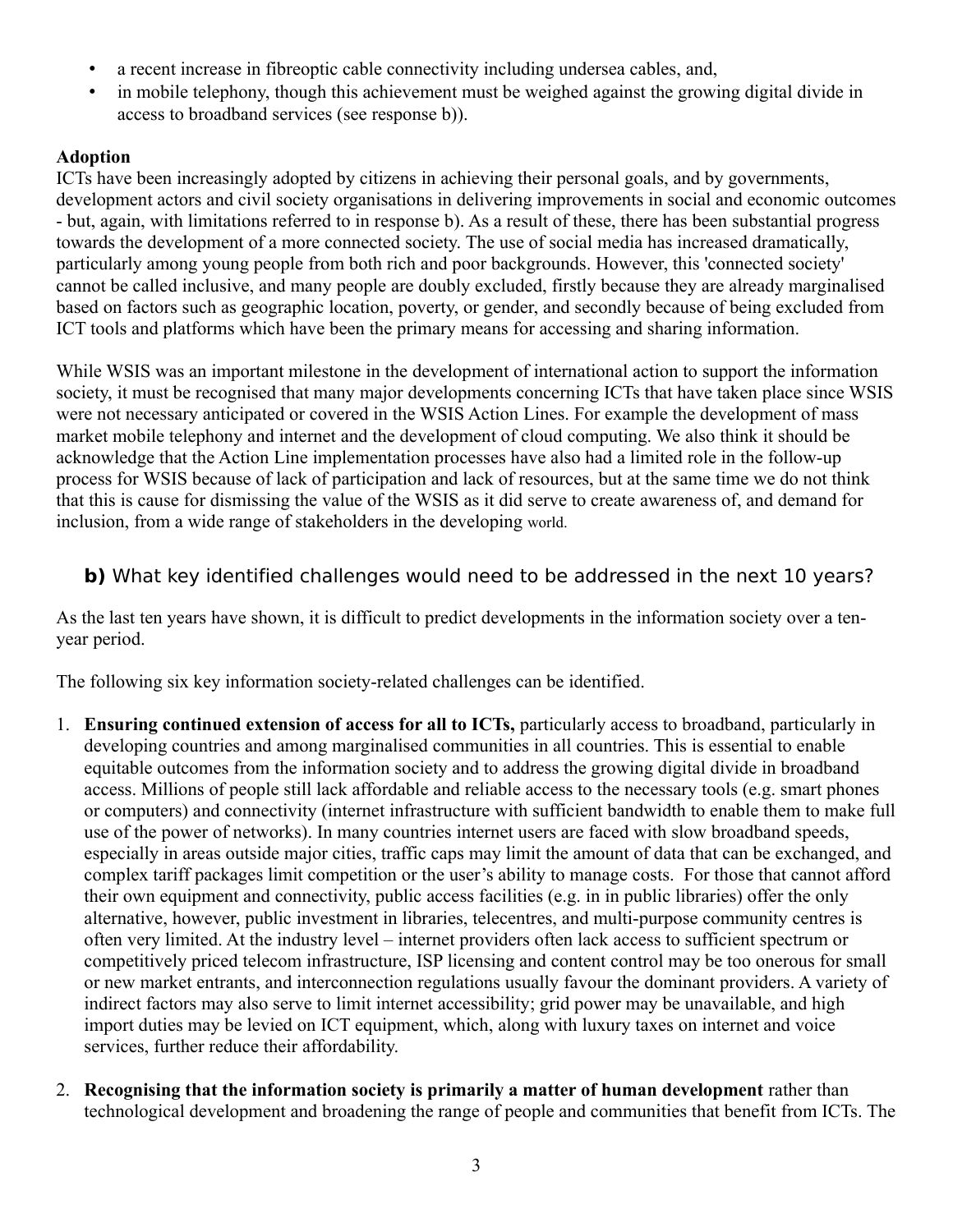engagement of mainstream development experts, international agencies concerned with human development outcomes, and civil society. alongside technological expertise, must be strengthened to ensure that human rather than technological outcomes are prioritised. Principles of social justice, non discrimination and women's empowerment are also necessary for an inclusive and people-centred development oriented Information Society. As ICTs and the internet become more pervasive in social and economic and political development, this emphasis on human rather than technological development becomes more not less important.

- 3. **Maintenance of the openness and multi-stakeholder character of ICT and of internet standards, development and governance**, within a framework which also protects the internet against disruption by criminal or malign activity. Open systems and standards are essential in order to sustain the innovation that has characterised the development of the information society and to inhibit its dominance by powerful governmental or commercial interests. Network neutrality as a principle remains important even if it needs to be applied in new ways in the light of convergence of platforms, applications and content.
- 4. **Meeting real and expressed needs**. Ensuring that the proliferation of data, and efforts at open government and open data actually meet the needs of ordinary people, and effectively contribute to transparency and accountability rather than just flooding the internet with data for which there is no demand, and which does not make a different in people's lives.
- 5. **Protection and reinforcement of human rights**, particularly privacy, freedom of expression and freedom of association, in a rapidly changing context, ensuring equal respect for and enforcement of human rights online and offline. This is critically important in the light of global concern about government surveillance and commercial exploitation of data and about the growing prevalence of criminal activity, including fraud, online.
- 6. **Environmental sustainability**, and harmful outcomes of the massive increases we will see in ICT production and consumption. This ranges from energy consumption, to sourcing of conflict minerals for the production cycle, to disposing to massive ICT waste Unless there are is a substantial shift in the approach to hardware design to be more sustainable (e.g. with devices that last longer and are upgradable) this challenge is likely to escalate.
- 7. **Reaching consensus on how to govern and regulate (or not) the internet and internet-related activity.** All the above challenges have related to this question. We have only scratched the surface of these challenges. Our belief is that the challenge is not longer simply a case of how to govern the internet. It is a case of all other governance and regulatory processes taking the internet and internet-based activities into account. There can be no separate set of rules of the internet, but all other 'rules' and guidelines should take the internet into account. Current debates on internet governance and regulation have been territorial, and focused on institutional modalities which is not, in our view, an enduring approach. All institutions involved in governance, and all stakeholders will need to give consideration to some internet related activity. We do not need 'new' rules, or new rights or new institutions – existing ones need to adapt.
	- **c)** What do the WSIS Stakeholders envision for an information/ knowledge society ensuring that the youth, women, poor, persons with disabilities and indigenous peoples benefit from the enormous opportunities provided by the ICTs?

The full participation of all citizens of the world must be a priority for the information society. The full involvement of women, older people (and in some parts of the world young people who do not yet have access), people with disabilities and indigenous peoples, in the development of ideas and policies concerning the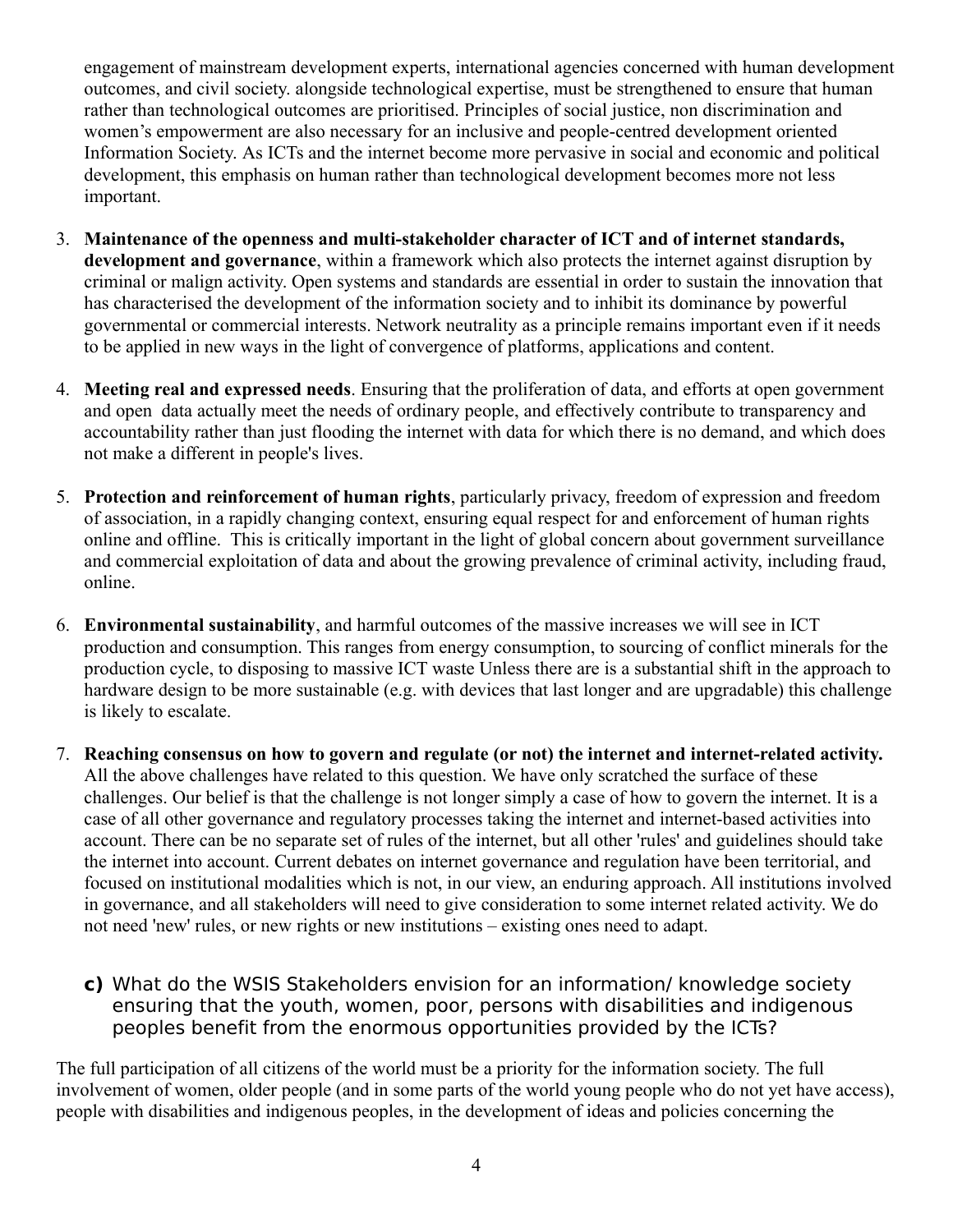information society is essential if their concerns, needs and interests are to be fully incorporated in policies and outcomes of the information society. This can only be achieved by the strengthening of the inclusive, multistakeholder (multi-stakeholder processes are not necessarily inclusive, but they can be) processes which have developed within WSIS and other information society fora, enabling the participation of such groups and their civil society representatives. All stakeholders should seek to extend participation in their own policy and decision-making processes, and assess the impact of their decisions on geographical, social and gender inclusiveness. Integrate gender analysis should be included in national digital and e-strategy frameworks and agendas to develop proactive policies and programmes across all sectors.

It is important to recognise that ICTs can exacerbate the problems faced by disadvantaged groups as well as offering new opportunities. Particular attention should be paid by all stakeholders to ending technology-based violence against women and girls and to preventing the sexual and financial exploitation of children and other vulnerable groups.

**2. Draft WSIS +10 Vision for WSIS Beyond 2015 under mandates of the participating agencies (Definition of new priorities and objectives for WSIS Action Lines beyond 2015)**

Please note: Participating agency refers to the Agencies tasked by the WSIS Outcomes to lead facilitation of WSIS Action Lines; See Annex to the Tunis Agenda for the Information Society.

- **a)** In your opinion, what are the **key emerging trends** in the Information and Communication Technology (ICT) landscape that should be considered in the implementation of WSIS Action Lines beyond 2015? **Please specify the Action Line you are providing an input for**.
	- С1. The role of public governance authorities and all stakeholders in the promotion of ICTs for development
		- Three major trends are evident in stakeholder participation in ICTs for development: a) divisions among stakeholders (not least among governments) concerning the role of governments; b) insufficient participation by international agencies concerned with human development (as opposed to technology); and c) the changing nature of private sector participation (in particular the growing dominance of a small number of transnational enterprises in the internet and ICTs more generally). These trends illustrate the importance of re-emphasising the commitment of all stakeholders to the multi-stakeholder model, at global, regional, and national levels. They also illustrate the need to encourage fuller commitment by UN and other human development agencies to the promotion of ICTs for development, focused on the public interest rather than just on narrow commercial interests of the ICT sector.
	- С2. Information and communication infrastructure
		- The principal trend in this Action Line area concerns the differential spread of broadband infrastructure, which is currently widening the gap in infrastructure provision between developed countries and emerging markets, between emerging markets and least developed countries, and between urban and rural areas in developing countries. A second key trend is the rapidly growing deployment of very large data centres providing cloud computing services in global markets.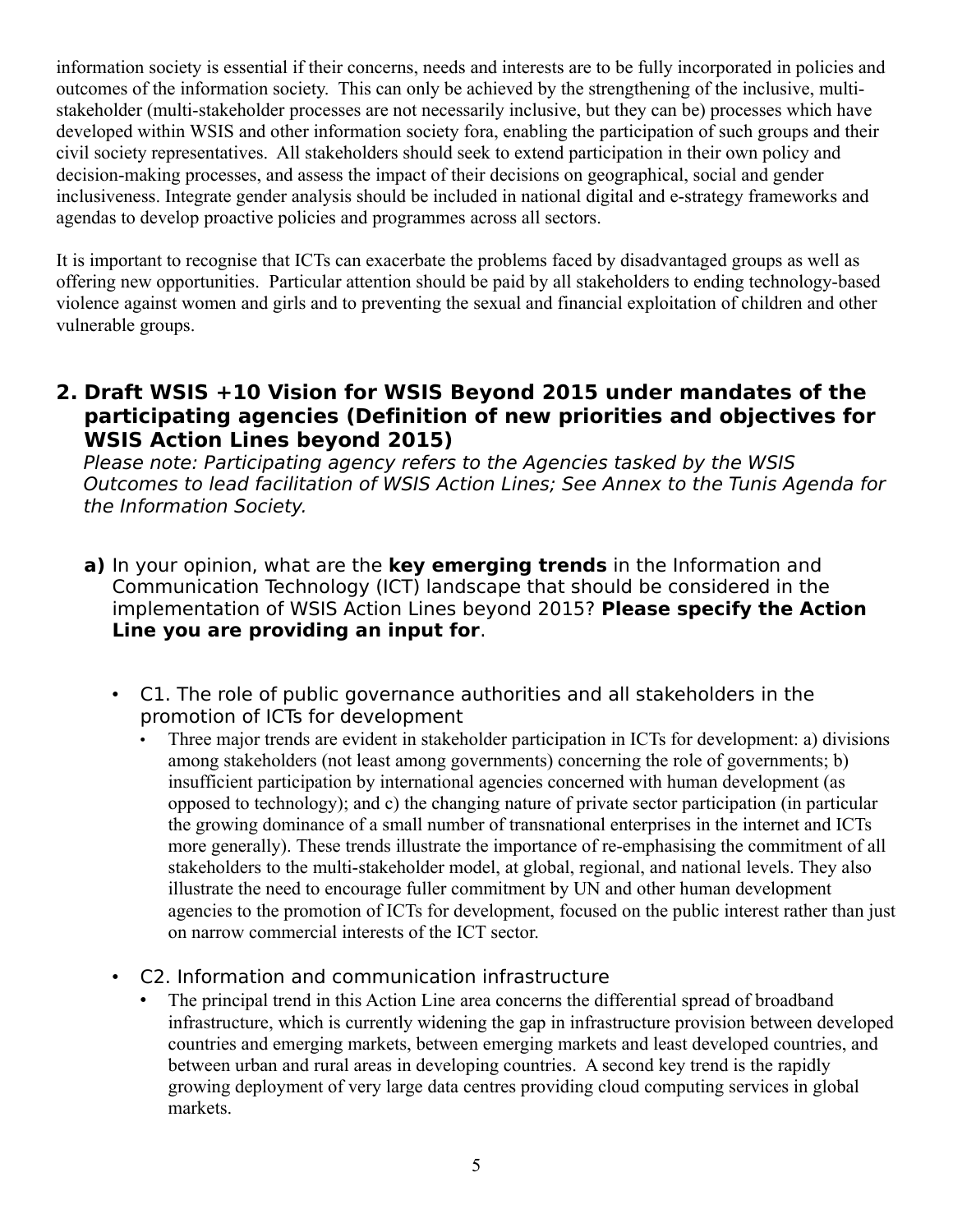- The adequacy of wireless infrastructure to meet future needs remains in question, as does the adequacy of infrastructure in most developing countries (in terms of latency and redundancy as well as network deployment) to enable effective use of cloud computing.
- The digital switchover, more dynamic approaches to spectrum management (including of Television White Spaces), the establishment of IXPs and transition to IPv6 are all ongoing trends that need to see more rapid implementation.
- C3. Access to information and knowledge
	- A key trend in access to information and knowledge has been the development of new types of content, in particular user-generated content in social networking, microblogging and other Web 2.0 formats. Associated with this has been additional efforts by some governments to restrict access to content from outside their territories and to suppress content originating in their territories, in contravention of international human rights instruments. These developments present, respectively, considerable opportunities for extending access to information and knowledge, and threats to such access.
	- While the price of access to ICTs, and in particular the internet, is falling, it remains substantially too high in many countries to enable equitable access for citizens and to enable developing country businesses to compete effectively in international markets. Priority attention should be given to reducing the cost of access to knowledge.
	- Other existing issues of major concern in this action line area, which need to be considered alongside emerging trends, include the constraints on access to information imposed by intellectual property regulations which are being 'hard wired' in trade agreements and in shifts in internet intermediary liability with internet service providers being made responsible for enforcement in ways that can restrict access to knowledge. The last ten years have seen significant improvements in multilingualism on the internet, but more needs to be done to increase the availability of content in languages which are not currently widespread on the internet if access to information is to become more effective to whole populations.
	- More positively, an increasing number of governments have increased the availability of public information through open data and open government programmes, though many remain reluctant to do so or reluctant to make available information which may lead to criticism of government behaviour. With regard to open data and open government, it would be important (as stated in the challenges) that governments make sure that they provide citizens with information that citizens have expressed a need for, or interest in, rather than with any data that is easily publishable online. Open government does not necessarily constitute good government.
	- Capacity in open source software at desktop level: At the time of the WSIS free and open source software choices were limited and posed many challenges. This is no longer the case, but there is a need to build the capacity of people to make the transition to FLOSS and of people and institutions that can support this transition.
- C4. Capacity building
	- Capacity building needs to be continuous. As technology changes, and the way in which networks enables interactions between people, and between citizens and government capacity will need to be developed to make the best use of this. The same applies to commercial activity. Key priority area are:
	- Technology and application design and development. An information society which just generates more consumers cannot be truly inclusive, or effectively respond to development challenges. Skills and opportunity to develop applications and solutions need to be built in developing countries.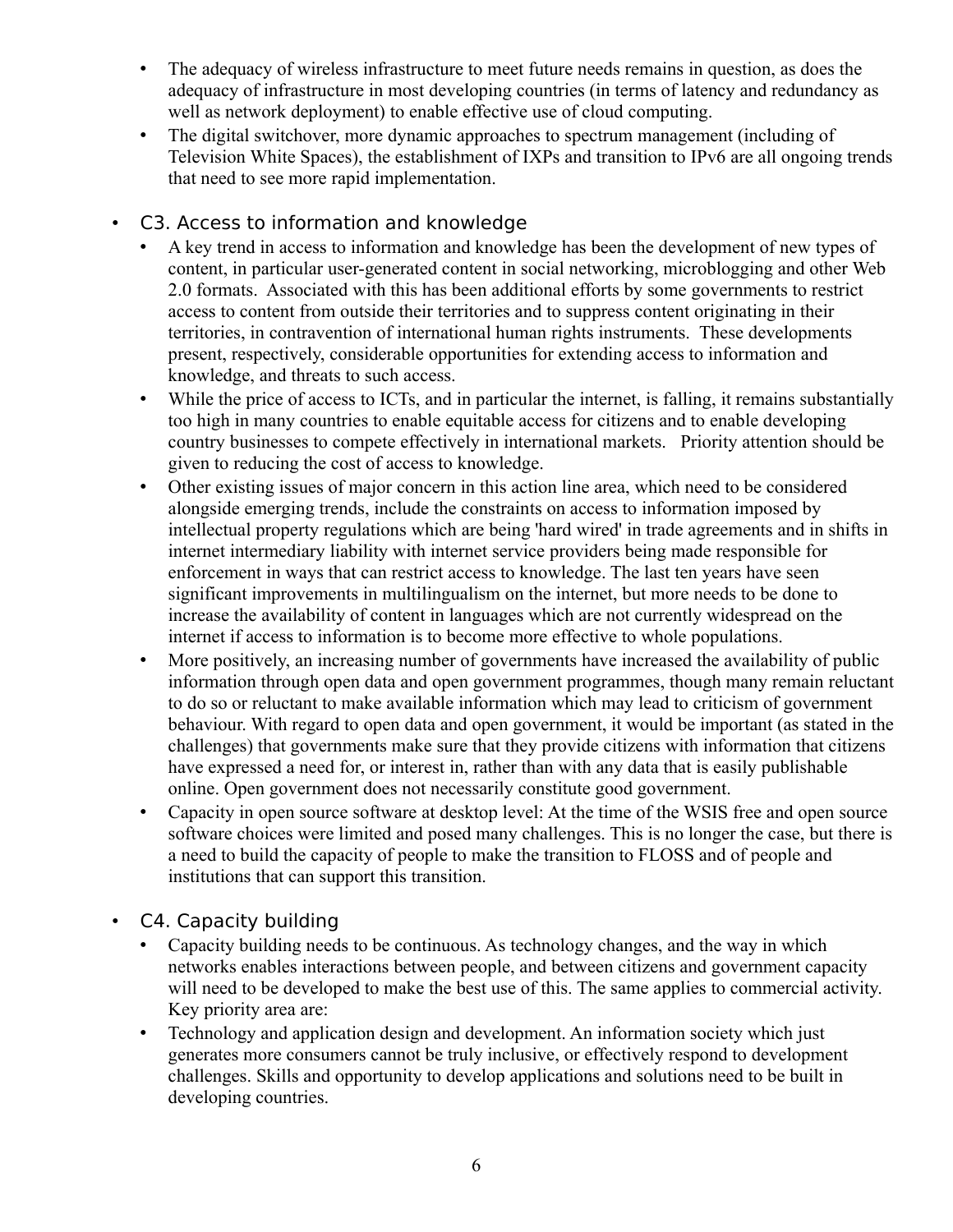- Security: This will be increasingly important. We need a secure and trusted online environment and our service providers need the capacity to keep platforms and service secure, and users need the capacity to be able to check and hold them accountable. Security needs to be hard-wired in internet and other ICT services and infrastructure, and not left to negotiations (often secret) between states and large internet and telecoms companies.
- Capacity building of children to enable them to be prepared for the diverse content, applications and people they will encounter on the internet. Child online safety cannot be achieved by blocking content, there is just too much and too many ways in which content can be distributed. Children need access to digital literacy skills from an early age, and skills on how to use the internet safely. Access to sex education becomes even more critical than it has always been to prepare children for the sexual content they encounter via the internet.
- Human rights on the internet: Increasing understanding about the relationship between access and use of the internet and the promotion, respect and defense of human rights is key, as well as the role of governments to set conditions for the full enjoyment of human rights.
- Internet governance and policy matters: The WSIS process is a privileged space to engage proactively with policy makers and regulators (and non-governmental groups) to build their capacity on internet governance and internet policy matters. There is a need for peer-to-peer learning and to offer specialised capacity building opportunities which enrich the experience and understanding of policy makers and regulators on internet governance and policy matters and to contribute, in that way, to make policy and regulation development a more effective process at national levels.
- C5. Building confidence and security in the use of ICTs
	- Public confidence and security in the use of ICTs are critical in determining the extent to which they will be used and to which they can contribute to social and economic development.
	- Public confidence in the privacy of personal data has been shaken by a) the increasing use of personal data by commercial enterprises to maximise business revenues, with limited control available to individual users over their own information; and b) recent revelations concerning the extent of mass surveillance of personal data and communications, including internet use, by government agencies. These two factors threaten public confidence in ICTs and especially the internet, and could in particular inhibit the use of cloud computing. They also raise the risk of data becoming available to criminal organisations and so increase the vulnerability of electronic commerce.
	- Threats to disrupt the internet are growing from a number of sources. As the internet becomes more important to the functioning of government and business systems, including public utilities, the consequences of serious disruption also become more dangerous. Increased attention is being paid to cybersecurity. Attention to cybersecurity needs to balance the protection of individual citizens with the protection of ICT and internet access and services for society as a whole.
- C6. Enabling environment
	- The development of broadband networks has altered the characteristics of regulatory governance of telecommunications networks. There has been a trend towards converged regulation of communications networks in general, and towards technology and service neutral authorisation regimes. This is appropriate for the regulation of complex and dynamic communications markets.
	- A significant number of governments have re-entered infrastructure markets by establishing government-financed or government-owned broadband networks. While this has been beneficial in extending network provision, care must be taken to ensure that it does not reinstate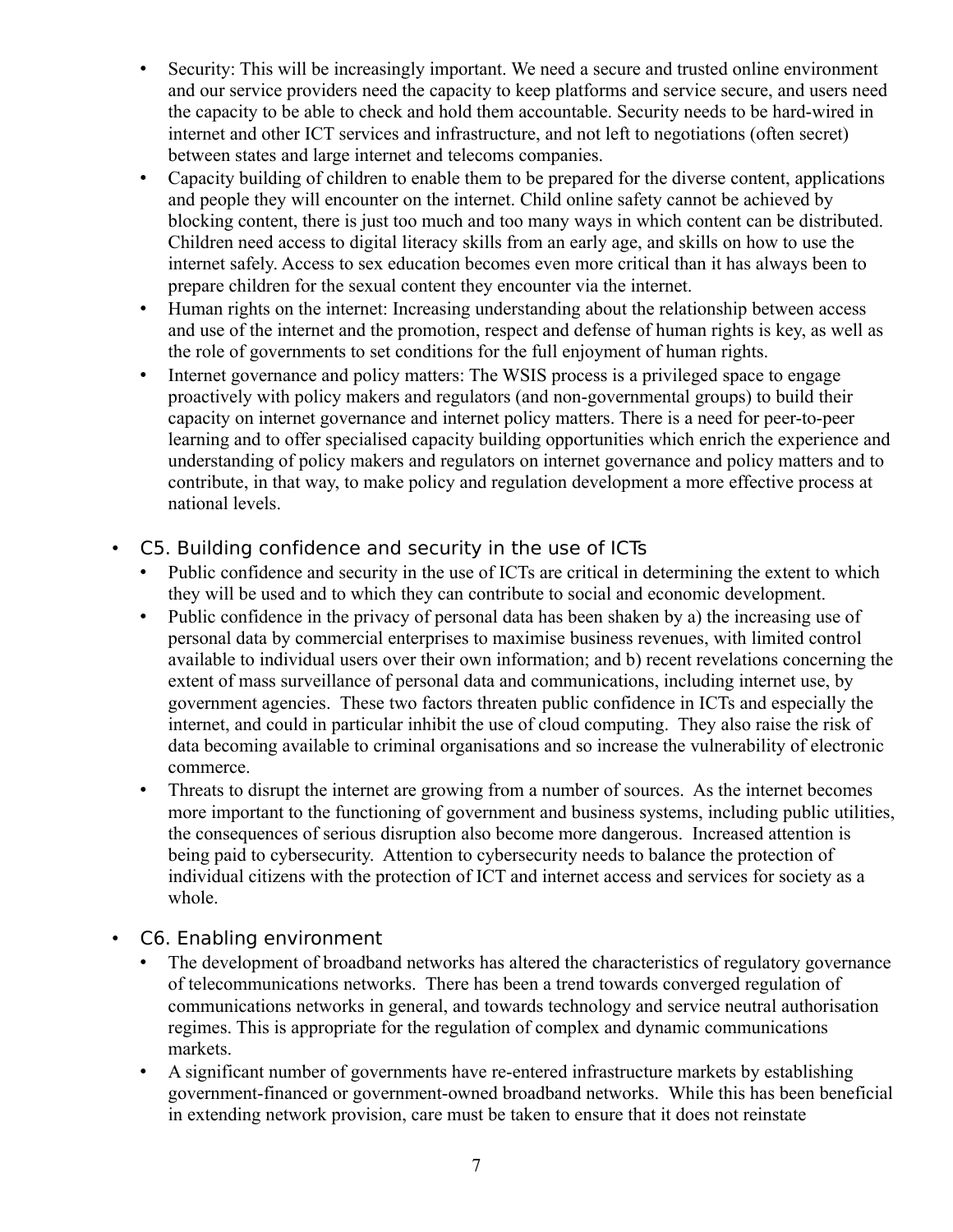government-controlled monopolies over critical infrastructure which could jeopardise both future network deployment and freedom of expression. Care also needs to be taken to avoid negative outcomes for future infrastructure deployment and for consumer prices arising from consolidation of network operators and service providers in national markets.

• C7. ICT Applications:

## o E-government

- E-government has enormous potential for inclusion, but it is not a substitute for 'good' government and sustained public sector capacity. The more enabled the public sector is in general, the better the outcome of e-government efforts.
- There is a strong trend towards the provision of public services over the internet, in order to improve service quality and reduce administrative costs. While desirable, care must be taken to ensure that this does not lead to the provision of second-class services to those who are not connected to the internet.
- A second trend concerns big data analysis, which can significantly improve the evidence base for public services, but which can also be misused to undermine privacy . Strong data protection is required where it is concerned.
- Developing and collecting gender and sex-disaggregated data, and undertaking research and impact analysis on gender and ICT, should be a priority for evidence based policy making and programming.
- A third trend concerns open data, extending transparency by making information freely available for investigation and use by all citizens as an automatic process rather than on request. This trend should be encouraged, but as said previously, unless it coincides with government that 'listens' to people and cares about their welfare, its benefits are likely to be limited.

## o E-business

- B2C e-commerce has been developing much more slowly in developing countries than in developed countries. Enactment of appropriate legislation governing electronic transactions, this has been slower than necessary to unlock advantages for local businesses and consumers. Developing countries should prioritise this.
- The deployment of cloud computing is now a rapidly growing trend, particularly in developed country markets, and is likely to extend to developing countries over the next few years. The very large economies of scope and scale in cloud computing have led to the dominance of a small number of very large cloud provider businesses, often using proprietary standards. This poses significant risks to the inclusiveness and openness of ICT and internet development to developing countries.
- It also poses a challenge to the notion of 'network neutrality' and to regulators who try to ensure a level playing field among service providers.
- And a further challenge related to taxation, e.g. should Amazon.com register for VAT in countries where they compete with local online and offline booksellers who are forced to levy VAT on the books they sell?

## o E-environment

• The critical emerging trend in relation to the environment concerns the extent to which ICTs contribute towards environmental harm, in particular in relation to electronic waste, including toxic waste, and in relation to the carbon emissions that are among the causes of climate change. As the industry body GeSI has made clear, the ICT sector's carbon footprint is increasing by 6% p.a., which is the fastest growth rate of any industrial sector. The internet of things will greatly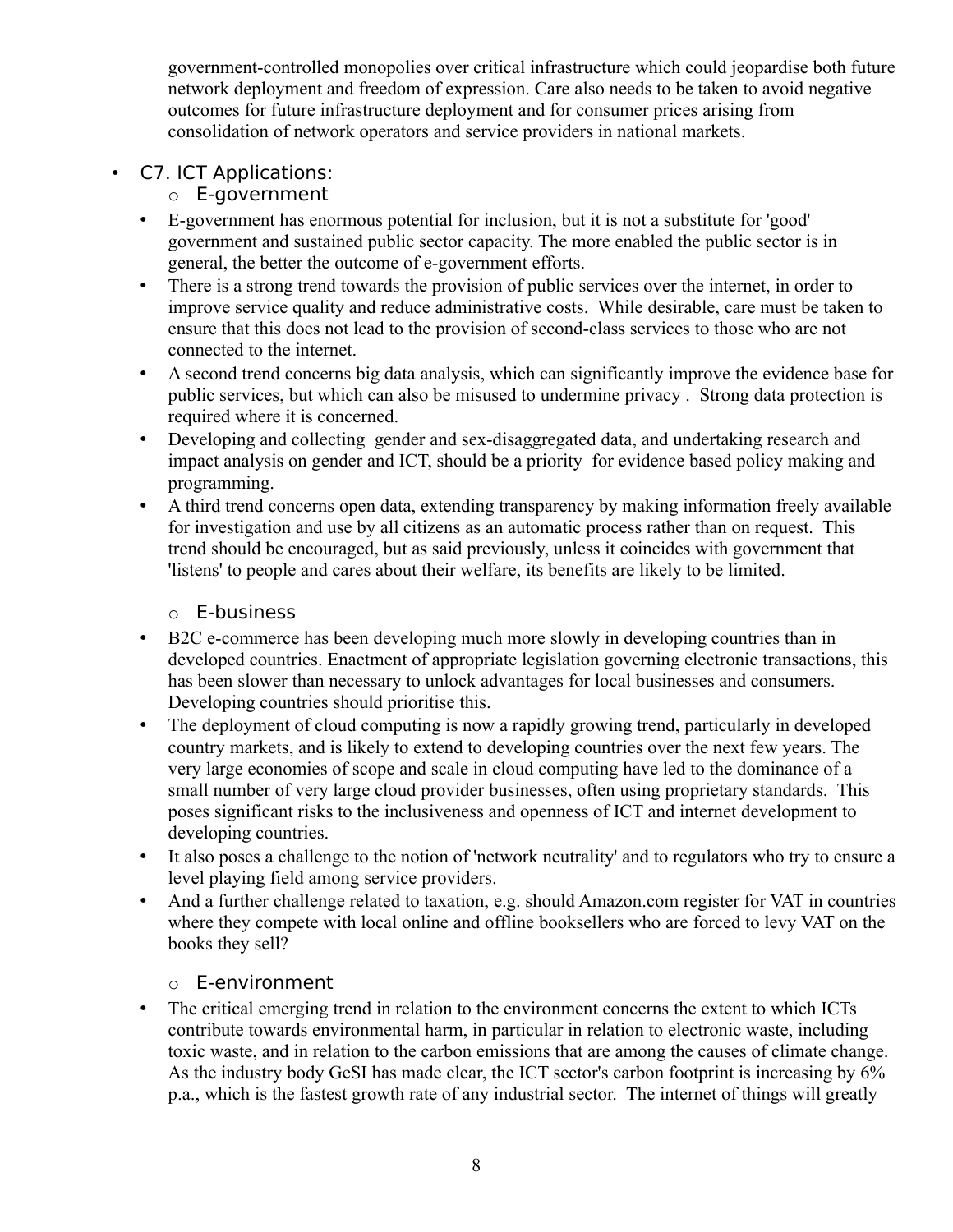increase this carbon footprint. The high rate of churn in IT devices is also a major contributor to growth in electronic waste.

- It is clear that ICTs can also reduce the carbon footprint of other sectors by improving their efficiency of operation. However, these two impacts should not be traded off against one another. It is essential for all stakeholders both a) to seek to reduce the growth in waste and carbon emissions resulting from ICT use and b) to seek to leverage the potential for carbon savings in other industrial sectors which may be available through ICTs. This cannot be achieved by technology alone but requires full engagement by those concerned with social and economic processes, including utilities and manufacturing industries outside the ICT sector.
- C8. Cultural diversity and identity, linguistic diversity and local content
	- The critical development in relation to content and cultural diversity since WSIS has been the emergence of user-generated content, including blogging, social networking and microblogging content and, more particularly, citizen journalism, citizen science and crowdsourcing.
	- There has been considerable improvement since WSIS in multilingualism and the cultural diversity of content on the internet, but these processes still have a long way to go. The value of ICT devices and of the internet to vulnerable and minority communities depend on their accessibility and on the ability of those in vulnerable and minority communities to access content which is relevant to them. Women's voices remain underrepresented on the internet. WSIS should ensure women's equal and meaningful participation in the knowledge society by establishing equality in women's access to ICTs, in all its forms, by taking into account the differences in levels of access, opportunity and participation of women and men and addressing the disadvantages and barriers that women and girls experience in the knowledge.
- C 9 Media
	- There have been very considerable changes in media since WSIS as a result of ICTs and the internet. Media consumers are increasingly making use of online media, in addition or in preference to traditional print and broadcast media. This is widening the scope of available media but is also challenging the viability of newspapers in some countries through loss of readers and advertising revenue to internet alternatives. Publications and broadcasters are increasingly sourcing content from a wider variety of sources, including citizen journalism, blogs, tweets and other online content as well as conventional journalism. The proliferation of media content sources has supported transparency and freedom of access to information in many countries but has also led to increased threats to freedom of expression from censorship and intimidation. There is need to promote awareness and prevention of prevalent discriminatory and negative gender stereotypes and violence against women in the online.

## • C10. Ethical dimensions of the Information Society

- It has now been recognised by the United Nations Human Rights Council that the international rights regime should apply equally online and offline. Increased online activity has enhanced freedoms of expression, information and association, but has significantly threatened rights of privacy. The extent of government surveillance of communications content which has recently become apparent poses clear threats to human rights and to the balance of power between citizens and governments. Commercial businesses have also gained substantial power over individual data, which is currently poorly regulated or unregulated.
- ICTs and the internet enable individuals and organisations to do things that were not previously possible and to do things more efficiently. This includes behaviour which is harmful to others. Women and children are among those that are more exposed and vulnerable to malicious use of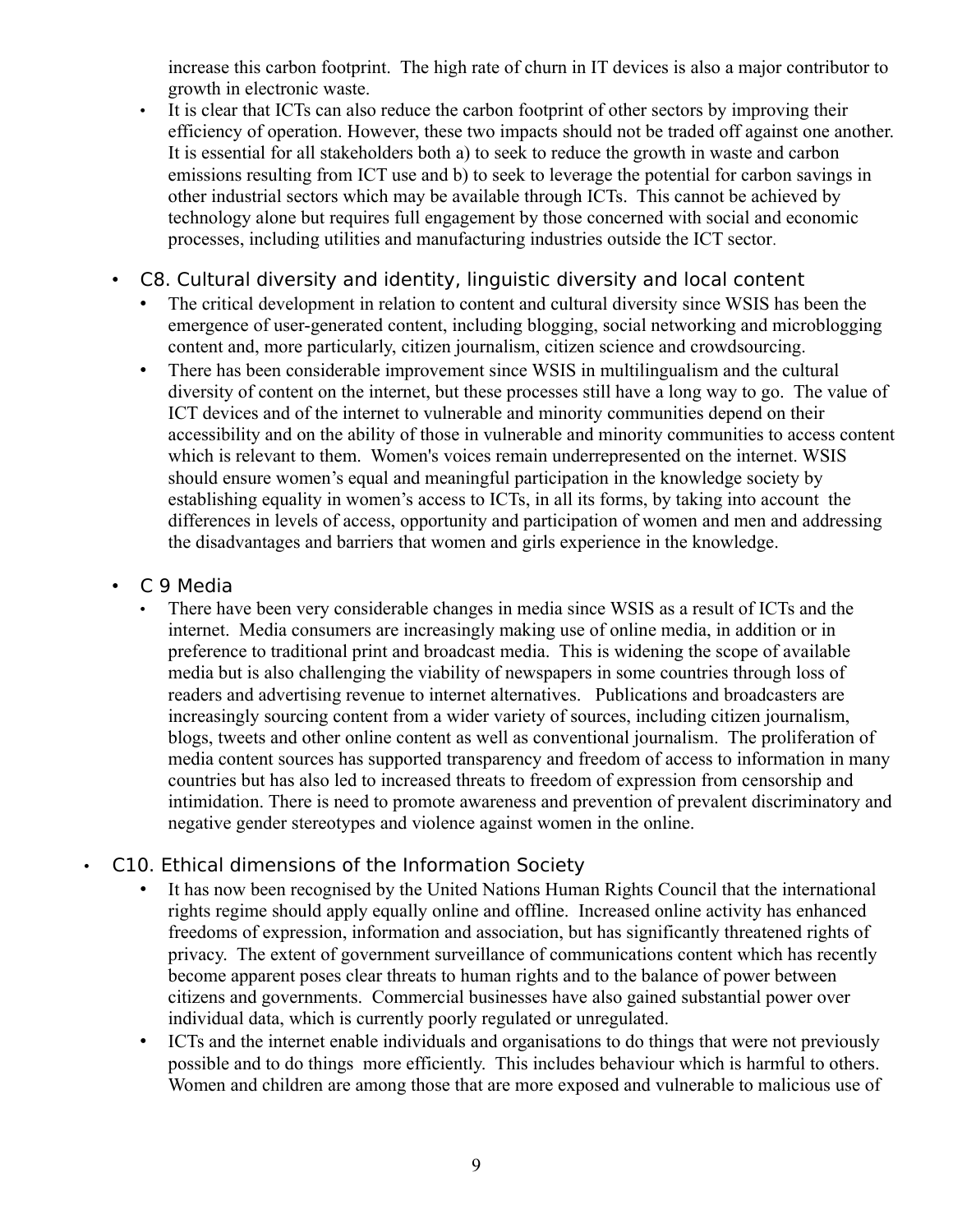ICTs. APC's concerns regarding violence against women are summarised in the response at section B.2.B.C10.

- The growing dependence of social and economic infrastructure on the internet, in almost all countries, makes the welfare of individuals and societies increasingly vulnerable to any future breakdown in the availability of the internet. This requires greater attention to the risk of technical failure, accident or criminal disruption of the internet.
- C11. International and regional cooperation
	- ICTs have become increasingly mainstream in public life, affecting all aspects of social and economic development. However, the role of ICTs in development is often underestimated and downplayed in international discourse and in documents such as the outcome document of the Rio+10 summit and the *Beyond 2015* UN High Level Panel report. Many mainstream development agencies within the UN system are insufficiently involved in WSIS follow-up, and show little sign of becoming more involved. Their engagement is essential in ensuring that the international community's post-2015 approach to the information society responds to human development as well as to changes in technology, and that it addresses the needs of citizens and communities as well as those of ICT professionals and businesses.
	- The past ten years have demonstrated the value of multi-stakeholder approaches to international decision-making. The WSIS+10 process offers an excellent opportunity to consolidate the impressive achievements that have taken place in multi-stakeholder activity and build broader multi-stakeholder participation for the future.
- **b)** What are areas that have not been adequately captured by the framework of the existing 11 WSIS Action Lines and would need to be addressed beyond 2015? Please specify the Action Line you are providing an input for.
	- *Please note that we have already addressed this to some extent in the previous section.* The WSIS Action Lines were drawn up in 2003 during the first phase of WSIS. While the remits for some Action Lines include a significant number of points which were then important (and have remained important) to the development of the information society, others were more selective and limited in their coverage. In addition, there have been very rapid developments in the nature and capabilities of ICTs since 2003. Many issues which are now important were not included in the remits of Action Lines when these were established ten years ago. As a result, the Action Lines as established in 2003 provide an insufficient framework for coordination of international action on the development of the information society today and into the future.
	- It is also questionable whether the existing framework of Action Lines provides the best way to enable coordination of ICT for development activities post-2015. The Action Line coordination meetings, held at the WSIS Forum each year, can be useful networking and discussion opportunities, but can only cover a small range of issues, are attended by relatively few stakeholders, and are not well integrated into the much more substantial interactions which take place in other fora that are concerned with the issues that they cover. Action Lines do not generally function outside WSIS Forum meetings, and do not have resources to finance activity. Their influence has therefore been limited. Consideration should be given to integrating them more closely into broader development fora, particularly where they are primarily concerned with other development domains (such as those in section C7). If the current structure of Action Lines is to be retained, two things are crucial:

a) It is essential, if they are to be relevant to development, that the Action Lines are concerned with human as well as technological outcomes. UN agencies with responsibilities in social and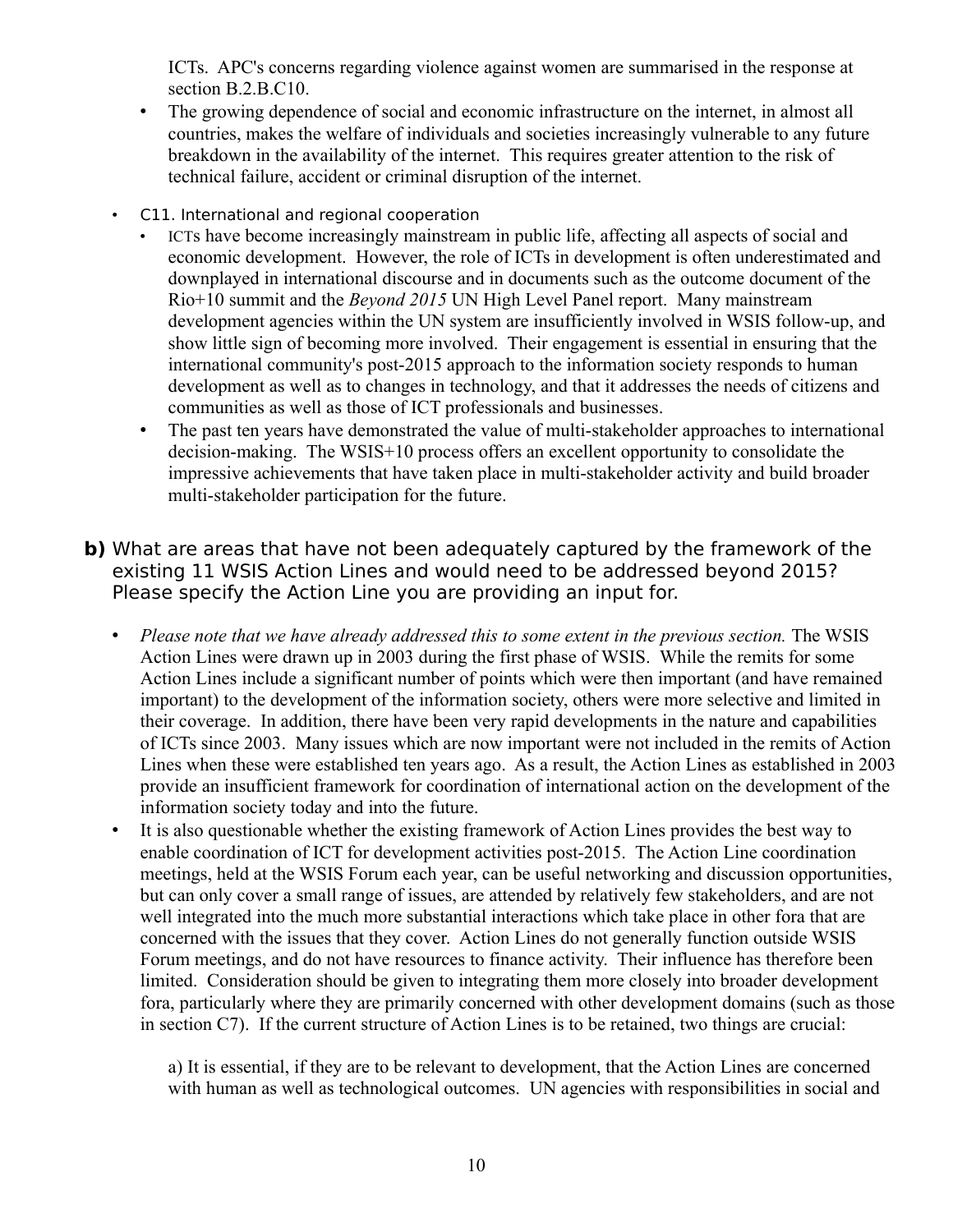economic development should play a more prominent role in all Action Lines and should play the leading role in Action Lines which are concerned with human development issues.

b) All Action Lines should review their mandates as originally set out in the Geneva Plan of Action, on a multi-stakeholder basis, to ensure that they continue to be relevant post-2015.

- The following comments in this section of this response are intended to contribute to this reassessment of mandates. They should be read in conjunction with the points made in response to questions B.2.A, which also address the specifics of particular Action Lines.
- С1. The role of public governance authorities and all stakeholders in the promotion of ICTs for development
	- The remit for Action Line C1 should recognise that national strategies form only part of a complex and diverse array of changes in ICT technology, markets and developmental outcomes which emerge from private sector, civil society and other initiatives and activities as well as from governments. Experience over the past ten years has shown a) that national ICT strategies need to be integrated with other national development programmes and adaptive to changing realities that surround them and b) that as much attention needs to be paid to the implementation and adaptiveness of national strategies as to their design.
- С2. Information and communication infrastructure
	- Developments since 2003 indicate that more emphasis needs to be placed on individual access to networks and services, including broadband, as well as access through institutions. The very large increase in wireless data communications that is now taking place requires an emphasis on digital switchover and other innovations to maximise efficiency in spectrum allocation and use (including the use of Television White Space spectrum). The constant need to upgrade infrastructure as technology and markets change should also be a focus for the next decade.
- C3. Access to information and knowledge
	- As with C2, more emphasis needs to be placed on individual access to information and knowledge, as well as access through institutions. The last decade has seen continued challenges related to intellectual property, free and open source software, and the exercise of censorship of various kinds. This Action Line needs to address these constraints on access to information and knowledge, as well as the broadening of publication of and access to information and knowledge that has resulted from the advent of social networking.
- C4. Capacity building

.

See the previous section response on this action line.

- C5. Building confidence and security in the use of ICTs
	- There is increasing concern about the importance of data privacy and data protection, resulting from changes in the capabilities of technology, the depth and intrusiveness of analysis of data now undertaken by commercial businesses, and recent revelations concerning surveillance by governments. These are likely to be exacerbated by the spread of cloud computing and the advent of the internet of things. Public confidence in ICTs and the internet depends on data privacy and data protection, which should be given greater emphasis in this Action Line.
- C6. Enabling environment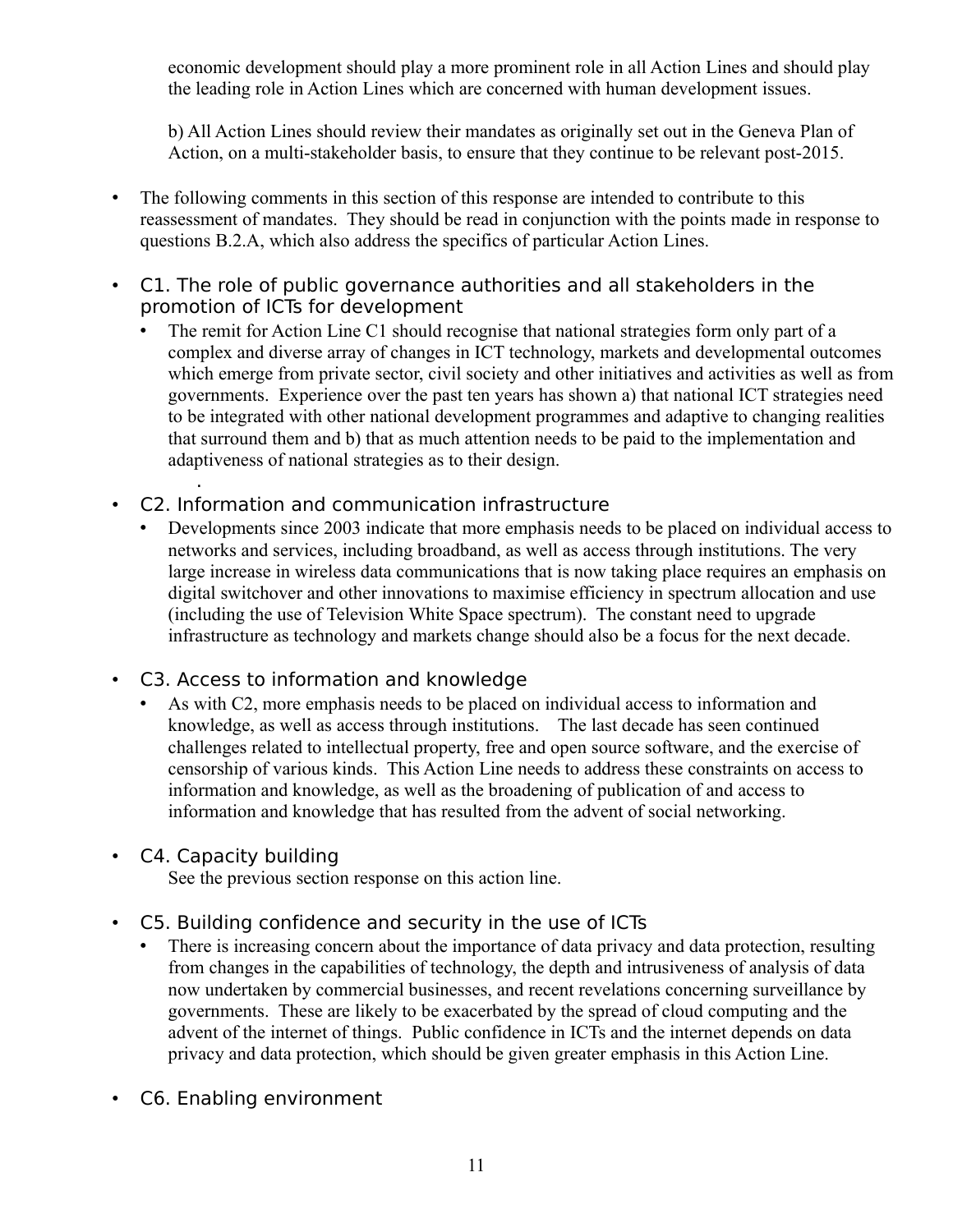- The changing role of market regulation, resulting from the deployment of broadband infrastructure/services and convergence, is relevant in this Action Line area, as is the relationship between national and international governance of cloud computing.
- C7. ICT Applications:
	- o E-government
		- As indicated in response B.2.A., developments in e-government have raised new questions concerning a) the inclusiveness of public services, which are increasingly dependent on internet and ICT access; b) surveillance of citizens by government agencies; c) the protection of personal privacy and personal information; and d) opportunities for extending transparency and accountability of government through open data and open government. These need to be addressed within this Action Line.
	- o E-business
		- Research is needed into the impact of ICTs and e-commerce on the whole range of countries, particularly LDCs. At present, analysis tends to focus on countries which are better equipped to take advantage of new economic opportunities.
	- o E-employment
		- Research is needed into the impact of ICTs and the internet on employment opportunities, including jobs which are being lost as well as jobs which are being created through information technology, and the implication of worker rights and protections from having more and more people in casual jobs enabled by the internet. This should include a particular focus on the impact on women.
	- o E-environment
		- Much more is now understood about the impact of ICTs on the environment. Increased use of ICTs is responsible or a significant and growing contribution to both solid waste and carbon emissions. This Action Line should focus on ways of mitigating the negative environmental impact of ICTs, as well as on their potential contribution to sustainable development.

## o E-agriculture

- The remit for this Action Line was particularly limited and requires development in the light of experience of agricultural development agencies.
- C8. Cultural diversity and identity, linguistic diversity and local content
	- See response in previous section.
- C9. Media
	- The context for media has been transformed since 2003 by new forms of content origination and publication, including citizen journalism, social networking, blogging, microblogging and the sharing of audio and video material through peer-to-peer services on the internet. The remit of this Action Line needs to cover the development of these new media and their interaction with traditional media.
- C10. Ethical dimensions of the Information Society
	- The rights contained within the international human rights regime are recognised to be interdependent and indivisible. The UN Human Rights Council has clarified that rights should be exercised and protected online as they are offline. Research undertaken by APC has indicated that ICTs and the internet present major opportunities to facilitate achievement of rights of expression and association but that these rights are also threatened by government intervention to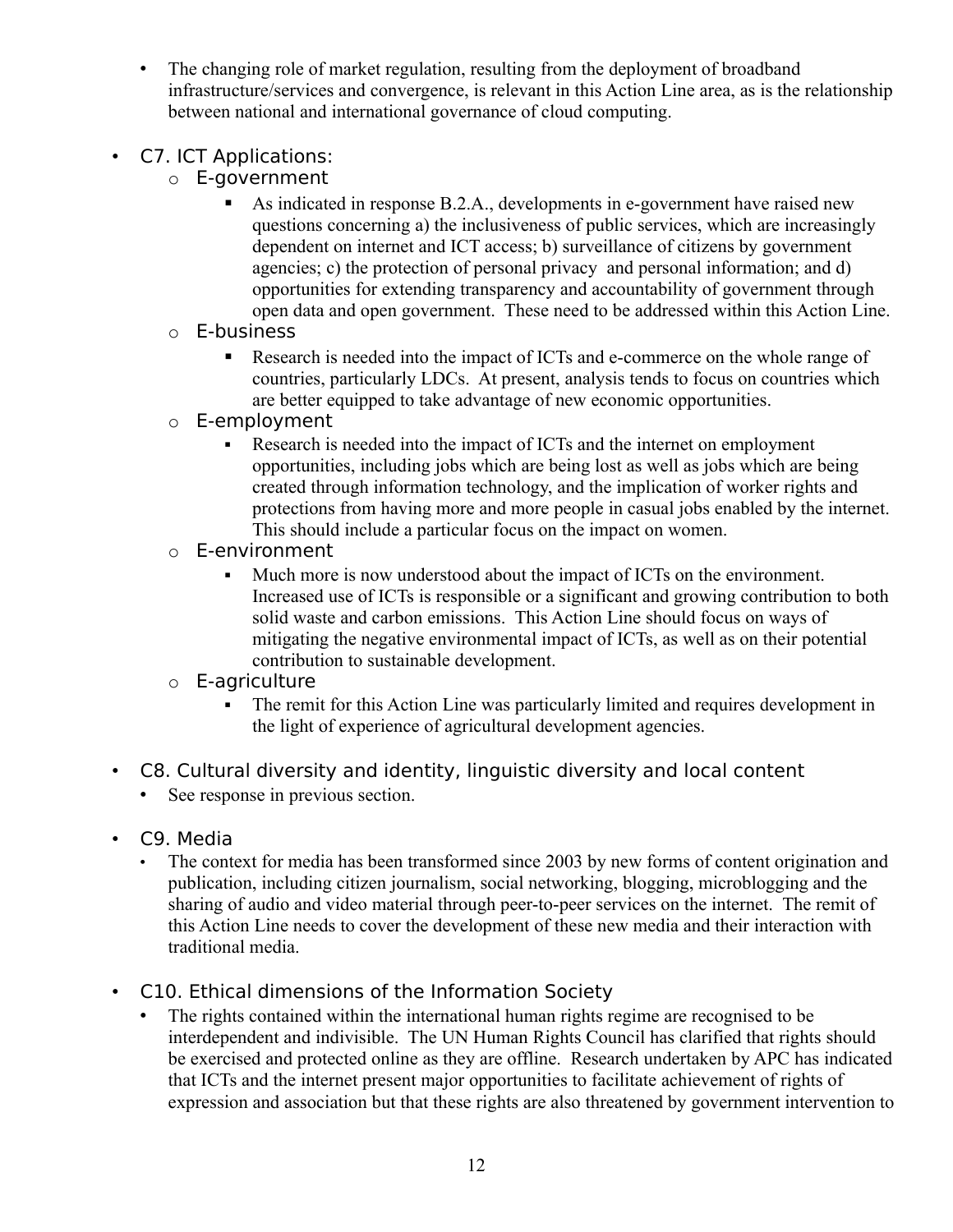censor expression and monitor association. There are also major concerns about the role of commercial and government entities in respect of data privacy and data protection. This Action Line should address these concerns, and those in its existing remit, within the overall framework of the international rights regime.

- The impact of ICTs and the internet on women was insufficiently emphasised in the WSIS outcome documents. APC's research and advocacy over the past four years has found that violence against women that is mediated by technology is increasingly becoming part of women's and girls' online experience. Emerging forms of online violence against women, as well as children, cause psychological and emotional harm, reinforce prejudice, damage reputation, cause economic loss and pose barriers to participation in public life. They should be a critical focus for this Action Line.
- C11. International and regional cooperation
	- The growing importance of ICTs and the internet in social and economic development emphasises the importance of involvement of all stakeholders in national and international policymaking. It is critically important to ensure that the experience and expertise of specialist international organisations in areas such as health, education and agriculture, including UN agencies, other international agencies and civil society NGOs, is central to initiatives aimed at maximising the impact of ICTs, alongside the expertise of technologists and technological agencies such as the ITU and ICANN. More effort should be made to engage such stakeholders, including international agencies, government departments and civil society organisations, in Action Lines that affect their policy domains.

## **c)** In your opinion are there any priority areas that need to be addressed in the implementation of WSIS Beyond 2015.

The priorities for implementation of WSIS beyond 2015 are:

- access for all provision of affordable access to broadband and networks and services for all citizens worldwide to ensure inclusiveness, social and geographical equity;
- the interconnection between human rights online and offline both the reinforcement of the rights of freedom of expression, information and association on the internet as well as economic, social and cultural rights; ensure that women's rights are taken into account in internet rights and principles and dialogue
- protection of the privacy of ICT and internet users against commercial exploitation and government intrusion;
- ending technology-based violence against women and girls;
- maintenance of open standards and innovation in the ICT sector and the internet, alongside coordinated multi-stakeholder activity to ensure protection of the internet's security and integrity;
- strengthening the use and development of transformative technology to enable more sustainable social and economic development;
- improvement in the governance of ICTs, including the extension of the principle of multi-stakeholder participation, which has been so successful on the internet, into other areas of national and international ICT governance.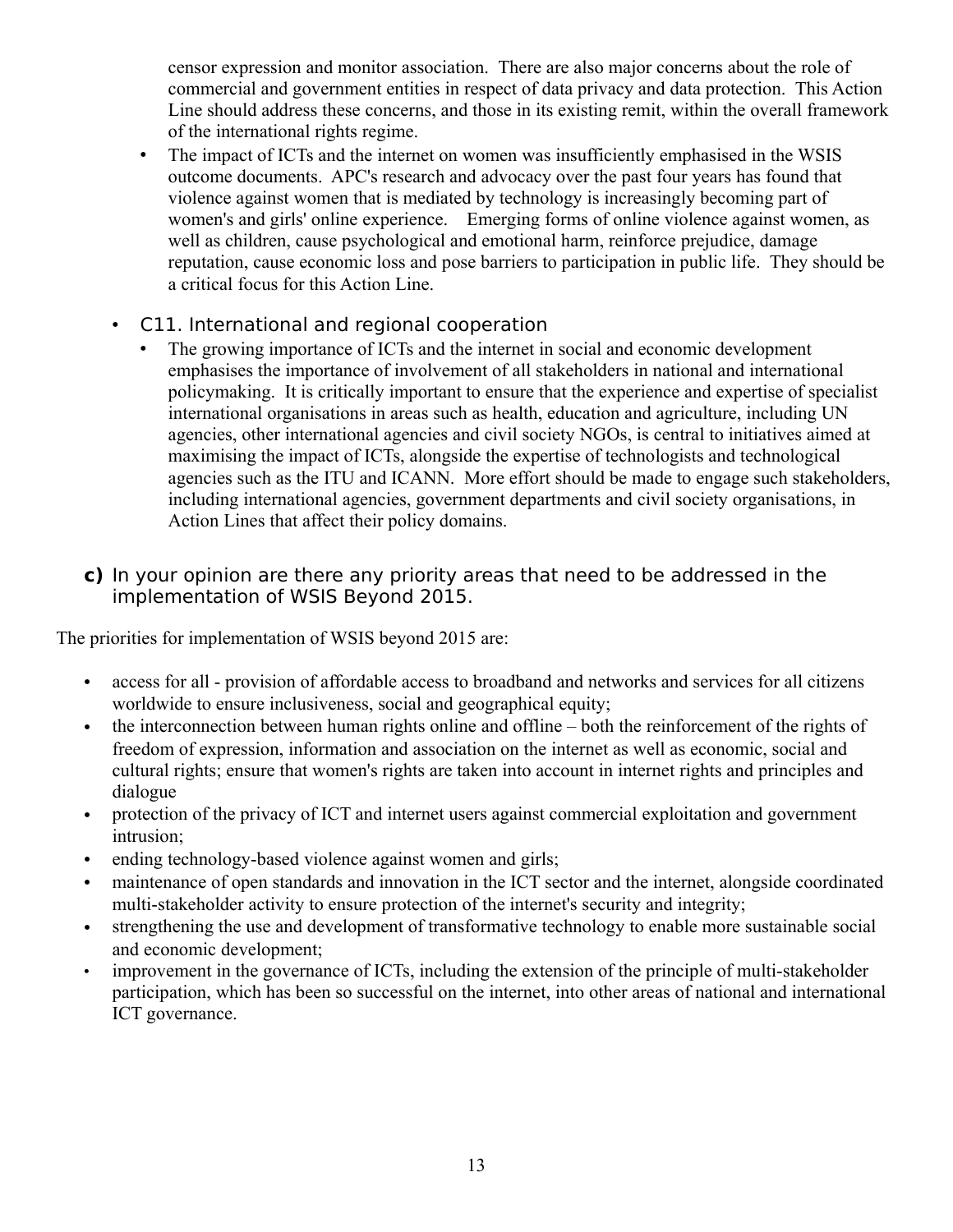## **3. Ensuring accountability of the WSIS Action Lines beyond 2015 (Targets and Indicators for an open and inclusive information/knowledge society for all beyond 2015)**

Please note that information provided under this point will be relevant to the second physical meeting of the open consultation process on WSIS+10 High-Level Event.

### **a)** How can the **monitoring and evaluation** of future implementation of the WSIS process, in particular, the Action Lines be better enabled?

Monitoring and evaluation of ICTs is difficult as the pace of change in ICTs is so rapid and unpredictable (evidenced by the emergence of major trends in the information society, such as social networking, since WSIS). It is difficult to establish benchmarks for ICT access and usage in many countries because of the inadequacy of available data, and therefore difficult to establish quantitative goals and targets. The work of the Partnership on Measuring ICTs in Development has been valuable in this regard, but needs to extend beyond input measures to assess sectoral outputs and development outcomes. Goals and targets also need to be adaptive so that they respond to the changes that take place in ICT technology and markets.

As indicated in an earlier response, the Action Lines play only a very limited role in the development of the information society. The very rapid development of the information society has been driven by competitive markets in telecommunications networks and services, open innovation in the development and provision of internet services and mobile applications, private sector investment, and the enthusiastic adoption of ICTs by citizens. Governments have encouraged the information society to varying degrees by providing an enabling environment for innovation and communications markets, and by facilitating universal access. Citizens, development agencies and governments have also responded to the new opportunities which ICTs have made available for social and economic development.

The WSIS Action Lines have played a limited role in relation to these processes. The Action Lines meet only once per year, have limited participation and no significant resources. They provide a useful forum for the exchange of information and views, but cannot play a leading role in the implementation of WSIS outcomes because they do not have necessary resources. These limitations must be recognised in thinking about the future role of Action Lines..

The effectiveness of Action Lines would be improved by stronger participation from across relevant stakeholder communities. In particular, it is crucial to the effectiveness of the Action Lines that they secure substantive participation from a) human development agencies within the UN family; b) human development ministries in governments; and c) civil society organisations and development NGOs. Unless Action Line processes attract meaningful input from many different stakeholders, they are unlikely to become more than a marginal forum for the exchange of information while more important discussions take place elsewhere. For example, while ensuring shared responsibility of all stakeholders to contribute efforts, resources and investments to reach WSIS commitments on gender equality, it is important for there to be mechanisms for holistic monitoring of gender commitments across all spheres of the review process.

If resources were available, they could provide a focus for the reporting and sharing of information concerning their domains. including that emerging from other fora..